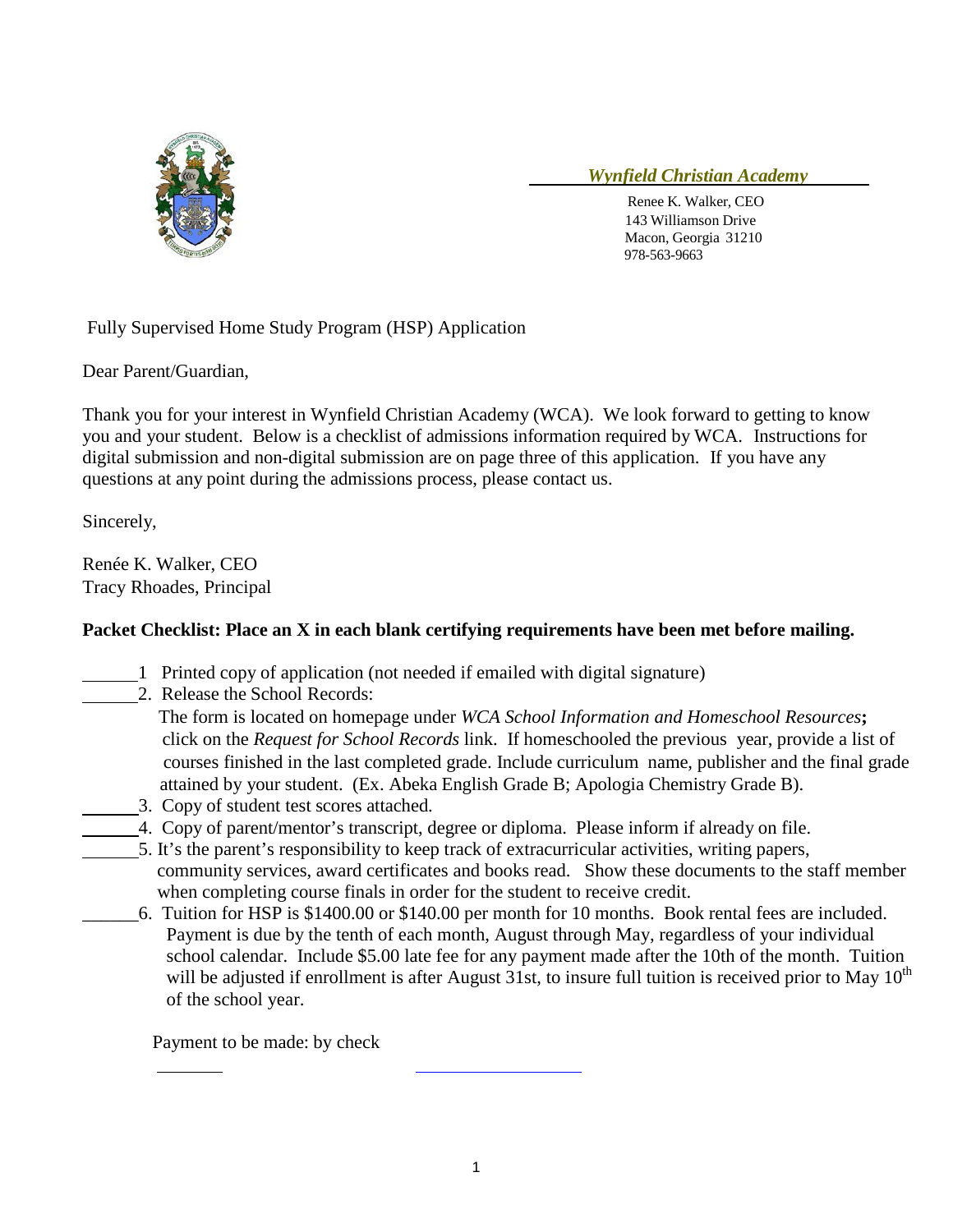|                           |      | <b>Student's Information</b>                                 |       |                    |           |  |  |
|---------------------------|------|--------------------------------------------------------------|-------|--------------------|-----------|--|--|
| <b>Full Legal</b><br>Name |      |                                                              |       |                    |           |  |  |
|                           | Last | First                                                        |       | <b>Middle Name</b> |           |  |  |
| Address:                  |      | <u> 1989 - Johann Stein, mars an de Britannich (b. 1989)</u> |       |                    |           |  |  |
|                           |      |                                                              |       |                    |           |  |  |
| Home                      | City |                                                              | State |                    | Zip Code  |  |  |
| Phone:                    |      | <b>S.S</b> # Mandatory                                       |       |                    |           |  |  |
|                           |      | Date of Birth                                                |       | County of          | Residence |  |  |
| <b>Most Recent</b>        |      | School Placement Last Grade Completed                        |       |                    |           |  |  |
| School System             |      |                                                              |       |                    |           |  |  |
| Address                   |      |                                                              |       |                    |           |  |  |
|                           |      | <b>Parents Information</b>                                   |       |                    |           |  |  |
| Father's                  |      | Name:                                                        |       |                    |           |  |  |
| Last                      |      | First                                                        | M.I.  |                    |           |  |  |
|                           |      | Address:                                                     |       |                    |           |  |  |
| $\overline{City}$         |      | State                                                        |       | Zip Code           |           |  |  |
| Home                      |      | Phone: Work Work                                             |       | $\text{Cell:}$     |           |  |  |
| Educational               |      |                                                              |       |                    |           |  |  |
|                           |      |                                                              |       |                    |           |  |  |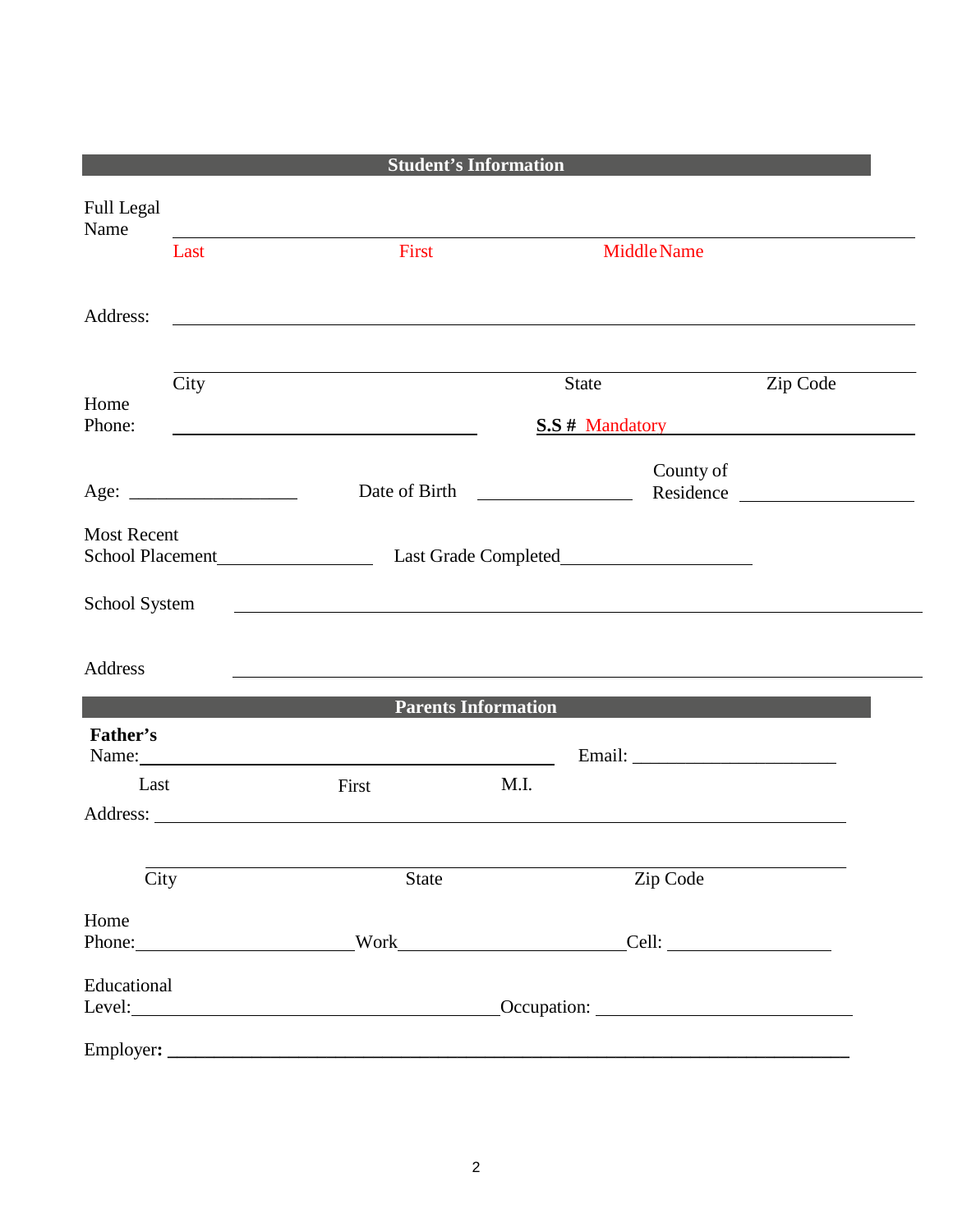|             | Mother's                                        |       |                                                      |                                                                                                                                                                                    |
|-------------|-------------------------------------------------|-------|------------------------------------------------------|------------------------------------------------------------------------------------------------------------------------------------------------------------------------------------|
| Name        | Last                                            | First | M.I.                                                 |                                                                                                                                                                                    |
|             |                                                 |       |                                                      |                                                                                                                                                                                    |
|             | City                                            |       | State                                                | Zip Code                                                                                                                                                                           |
| Home        |                                                 |       |                                                      | Phone: Work Work Cell:                                                                                                                                                             |
| Educational |                                                 |       |                                                      | Occupation:                                                                                                                                                                        |
|             |                                                 |       |                                                      |                                                                                                                                                                                    |
|             |                                                 |       |                                                      | 1. The student will take a course final per course in the presence of a center staff member.<br>_2. The student will have a secluded, quiet area of study. Describe area of study. |
|             |                                                 |       |                                                      | the contract of the contract of the contract of the contract of the contract of the contract of the contract of                                                                    |
| enrolled.   |                                                 |       |                                                      | _3. The student will have access to research encyclopedia or CD-ROM capability.                                                                                                    |
|             |                                                 |       |                                                      | 4. I understand that a graduate of WCA must have one set of national standardized test<br>scores per school year on file and one SAT/ACT score before high school graduation.      |
|             |                                                 |       |                                                      | _5. The student must have opportunities to engage in frequent group enrichment and                                                                                                 |
|             |                                                 |       |                                                      | socialization activities. In which homeschool association or co-op are you actively<br>involved?                                                                                   |
|             |                                                 |       |                                                      | 6. I understand that a student must complete a minimum of 120 clock hours of course                                                                                                |
|             |                                                 |       |                                                      | activity per course, and maintain a school year of 180 days with each day being a                                                                                                  |
|             | minimum of 4.5 hours.                           |       | 7. Which learning style most applies to the student? |                                                                                                                                                                                    |
|             | _______ Auditory ex. Lectures, audiotapes, etc. |       |                                                      |                                                                                                                                                                                    |
|             | Visual- ex. Videos, and texts, etc.             |       |                                                      | Kinesthetic/Tactile-ex. Hands on, experiments, manipulatives, etc.                                                                                                                 |

#### Instructions for Digital/Non-Digital Submission

Complete this application online and pay online. Use the Adobe Reader's "Fill & Sign Tools" button to "Work with Certificates" and "sign with certificates" by following Adobe Reader's instructions. Then save a copy of this form to your computer and email a copy to gstuckey@wynfieldca.org with WCA Enrollment in the Subject Line. Any supporting documents such as testing, report cards, previous mentor's documentation, and check payments should be sent by postal mail.

If unable to email the required documentation or sign the application using Adobe Reader's Sign with Certificate tool, or pay online, then use the postal service to send a typed and printed copy of the application with your original signature, along with supporting documents, to Gail Stuckey, 310 Culpepper Road, Perry, GA 31069. Mail payment by check to Susann Short, 105 Lentz Dr, Macon, GA 31220.